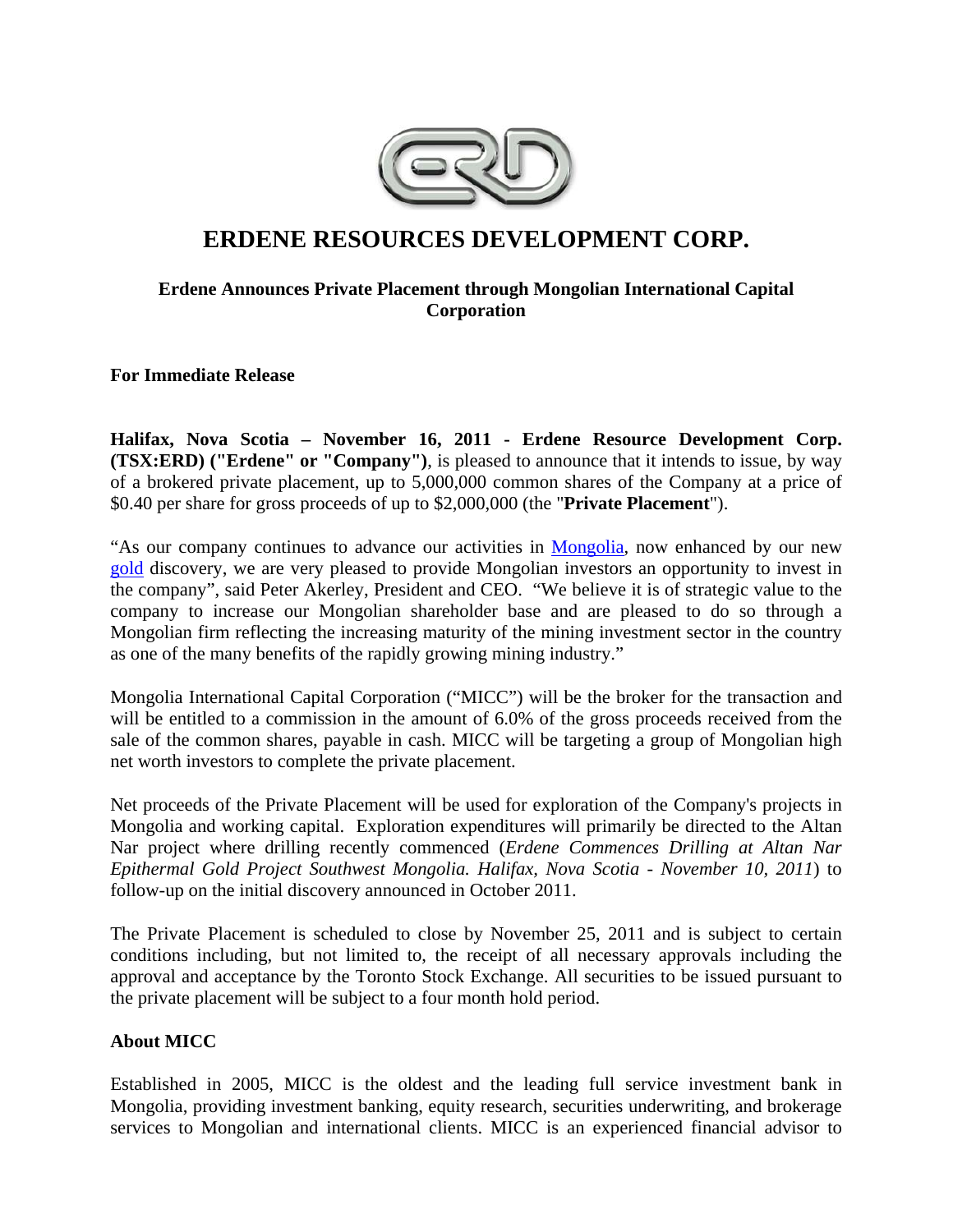mining and mining services companies in Mongolia, and has managed initial public offerings and private placements for several Mongolia-focused resource companies on the Australian Stock Exchange, the Hong Kong Stock Exchange, and the Toronto Stock Exchange. MICC is regulated by the Financial Regulatory Commission of Mongolia and is a member of the Mongolian Stock Exchange.

## **About Erdene**

Erdene Resource Development Corp. is a diversified resource company with multiple projects in Mongolia, Canada, and the USA, at various stages of development, from exploration to production; all projects are focused on high-growth commodities. In Mongolia, Erdene's principals have over 14 years of experience in the country's resource sector. A dedicated technical and management team have assembled a strong portfolio of molybdenum-copper, copper-gold, and coal projects throughout the country. These projects, and our in-country experience, provide the Company with a unique opportunity to participate in this period of unprecedented economic growth in Mongolia. This growth is fuelled by the discovery and development of a number of World-class mineral projects that are transforming the country into one of Asia's natural resource capitals.

Erdene has a current working capital position of \$2.9 million, including that of its controlled subsidiary Advanced Primary Minerals Corp., with 90,323,377 common shares issued and outstanding and a fully diluted position of 97,931,377 common shares.

#### **Forward-Looking Statements**

Certain information regarding Erdene contained herein may constitute forward-looking statements within the meaning of applicable securities laws. Forward-looking statements may include estimates, plans, expectations, opinions, forecasts, projections, guidance or other statements that are not statements of fact. Although Erdene believes that the expectations reflected in such forward-looking statements are reasonable, it can give no assurance that such expectations will prove to have been correct. Erdene cautions that actual performance will be affected by a number of factors, most of which are beyond its control, and that future events and results may vary substantially from what Erdene currently foresees. Factors that could cause actual results to differ materially from those in forward-looking statements include market prices, exploitation and exploration results, continued availability of capital and financing and general economic, market or business conditions. The forward-looking statements are expressly qualified in their entirety by this cautionary statement. The information contained herein is stated as of the current date and is subject to change after that date. The Company does not assume the obligation to revise or update these forward-looking statements, except as may be required under applicable securities laws.

## **NO REGULATORY AUTHORITY HAS APPROVED OR DISAPPROVED THE CONTENTS OF THIS RELEASE**